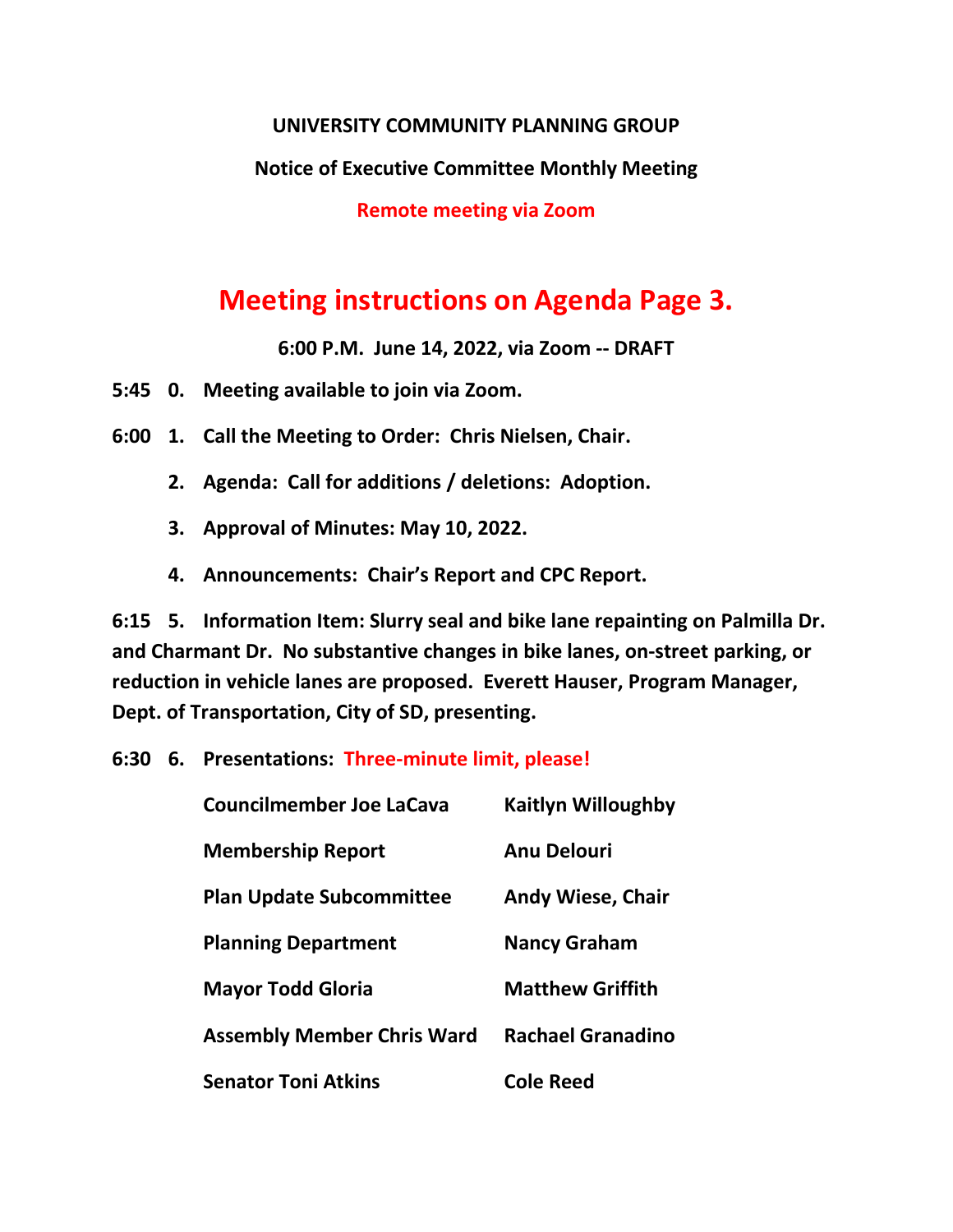|  | Supervisor Terra Lawson-Remer Meghan Elledge |  |
|--|----------------------------------------------|--|
|  |                                              |  |

| <b>UC San Diego</b>     | <b>Anu Delouri</b>    |
|-------------------------|-----------------------|
| <b>MCAS Miramar</b>     | <b>Kristin Camper</b> |
| <b>CIP Subcommittee</b> | Georgia Kayser        |

**7:00 7. Public Comment: Non-Agenda Items (2-minute limit).**

**7:10 8. Action Item: Community outreach. Discussion of ways and means for community outreach by the UCPG. Authorize spending \$65 for a booth at the UCCA July 4th Celebration at Standley Park. Call for volunteers to promote the UCPG and Plan Update at the 4th Celebration and going forward. Roger Cavnaugh, Anu Delouri, and Chris Nielsen, presenting.**

**7:50 9. Action Item: Discussion and possible adoption of the 2021-2022 UCPG Annual Report. Chris Nielsen, presenting.**

**8:10 10. Action Item: AB361 provisions for ongoing UCPG virtual meetings. A vote will be required each month to authorize the next meeting to be held virtually. Public health reasons must be cited. Chris Nielsen, presenting.**

**8:30 11. Adjournment: Next Meeting will be on July 12, 2022, in a manner determined in accordance with agenda item above.**